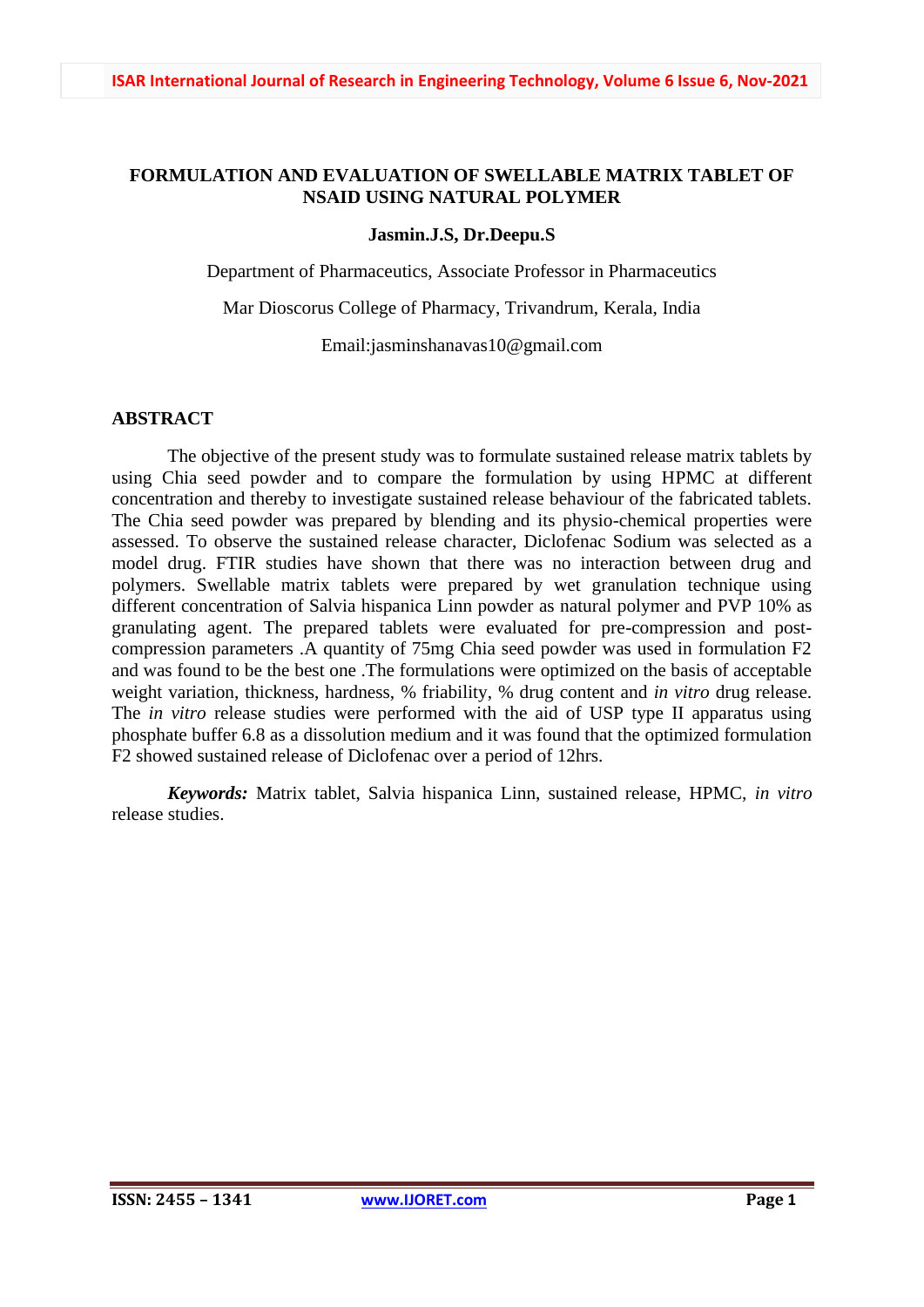### **INTRODUCTION**

The oral route of drug delivery is the most chosen route for administration of drugs. Among them, tablets are the most popular oral formulation available in the market and preferred by the patients and physician alike. For the treatment of chronic disease conditions, conventional formulations are required to be administered in multiple doses and therefore have many demerits. The main reason for the development of a sustained release formulation of a drug is to improve its therapeutic advantages and reducing its side effect while improving the management of the diseased condition.

Sustained release formulations can offer many pharmacokinetic and pharmacodynamic advantages over conventional dosage forms which include maintenance of constant therapeutic levels for a longer period of time and reduction of fluctuations in plasma drug concentrations. Furthermore, sustained release formulations can reduce the risk of treatment failure due to inadequate dosing of antibiotics. Moreover it significantly enhances the therapeutic efficacy of drugs. In such systems, the key performers are drug-releaseretarding polymers.

Sustained release delivery systems can acquire an extended duration of activity for drugs with half-life 2-4 hrs, decreased toxicity, reduction of required dose, optimized therapy, and better patient compliance. These new drug delivery systems become popular for maximizing the bioavailability of conventional drugs with minimum side effects. Recently, considerable attention has been focused on hydrophilic polymers within the design of oral controlled drug delivery systems due to their flexibility to get a desirable drug release profile, cost-effectiveness and broad regulatory acceptance. Among the hydrophilic polymers, cellulose derivatives such as methylcellulose, hydroxy propyl, and sodium carboxy methyl cellulose are generally considered to be stable and safe as release retardant excipients in the development of oral controlled release dosage forms. These semi-synthetic polymers are comparatively expensive than natural polymers.

The use of natural polymers for pharmaceutical application is extremely attractive because they're economical, readily available, non toxic, and bio compatible. Many natural polymers from various plant sources are successfully used and a few others are being investigated as excipient in design of dosage form for effective sustained release drug delivery. The plant sources used for the synthesis of polymers are Tamarind gum, Okra gum, Hakea gum, Karaya gum, Fenugreek mucilage, Chia seed powder. The above plant based polymers are used in various pharmaceutical dosage forms like matrix controlled system, film coating agents, buccal films, microspheres, nanoparticles, viscous liquid formulations like ophthalmic solutions, suspensions, implants. These have also been utilized as viscosity enhancers, stabilizers, disintegrants, solubilizers, emulsifiers, suspending agents, gelling agents and bio adhesives, binders etc**.**

Preparation of sustained release formulation by matrix technique is a commonly used method due to its convenience of preparation, flexibility and low cost. Matrix tablets are widely recognized for oral sustained release (SR) as they're very simple and easy to formulate**.**

Matrix system is the release system, which prolongs and controls the rate of drug release, which is dissolved or dispersed.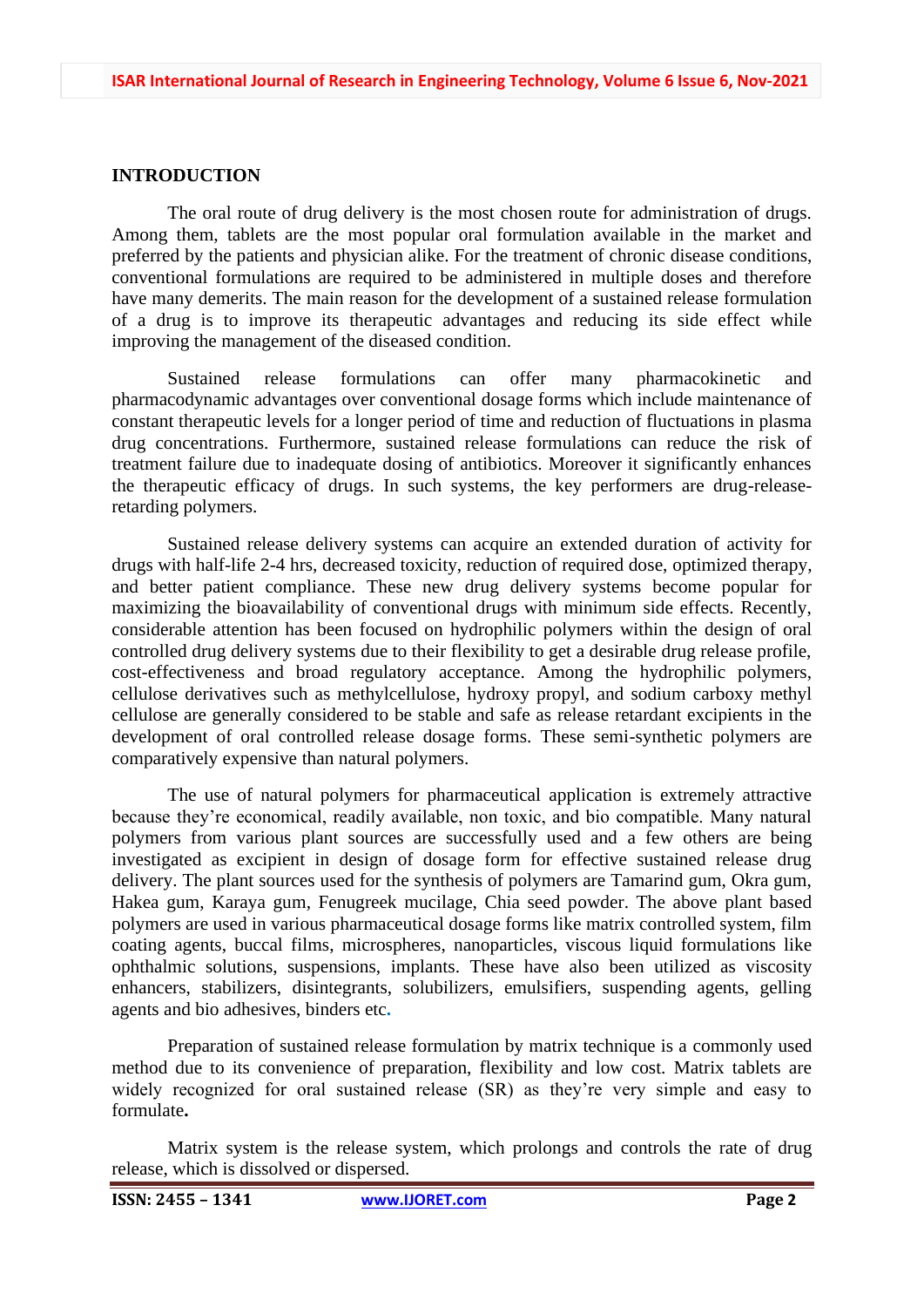Aim of the proposed work was intended to formulate and evaluate swellable matrix tablet of NSAID using natural polymer, Chia seed powder, with a view to minimize the dosing frequency and side effects. The major objective of the present work was to formulate and evaluate sustained release matrix tablet of Diclofenac using natural polymers.

For the study of effectiveness of its ability to control drug release, Non Steroidal Anti Inflammatory Drug Diclofenac sodium is chosen as a model drug. Diclofenac Sodium is the sodium salt form of Diclofenac, which is a phenyl acetic acid derivative and a nonsteroidal anti-inflammatory drug (NSAID) with analgesic, antipyretic and anti-inflammatory property. Diclofenac has a half-life of two hrs.

# **MATERIALS AND METHODS**

**MATERIALS:** The Chia seed required for the study was purchased from Amazon. Diclofenac Sodium and PVP K30 were obtained from Yarrow chem. Products, Mumbai. Lactose was purchased from Molychem, Mumbai. Talc was picked up from Vikash Pharma, Mumbai and Magnesium stearate was obtained from Ozone international, Mumbai.

### **Preparation of Chia Seed Powder**

The Chia seeds were collected from Amazon. Then it was dried in sunlight and blended using a blender. The blended seed powder was passed through sieve no.40,then it was dried in a hot air oven at 50˚C.The dried Chia seed powder was stored carefully in desiccators to prevent further moisture uptake or degradation.



**Figure 1: Steps involved in the preparation of Chia seed powder**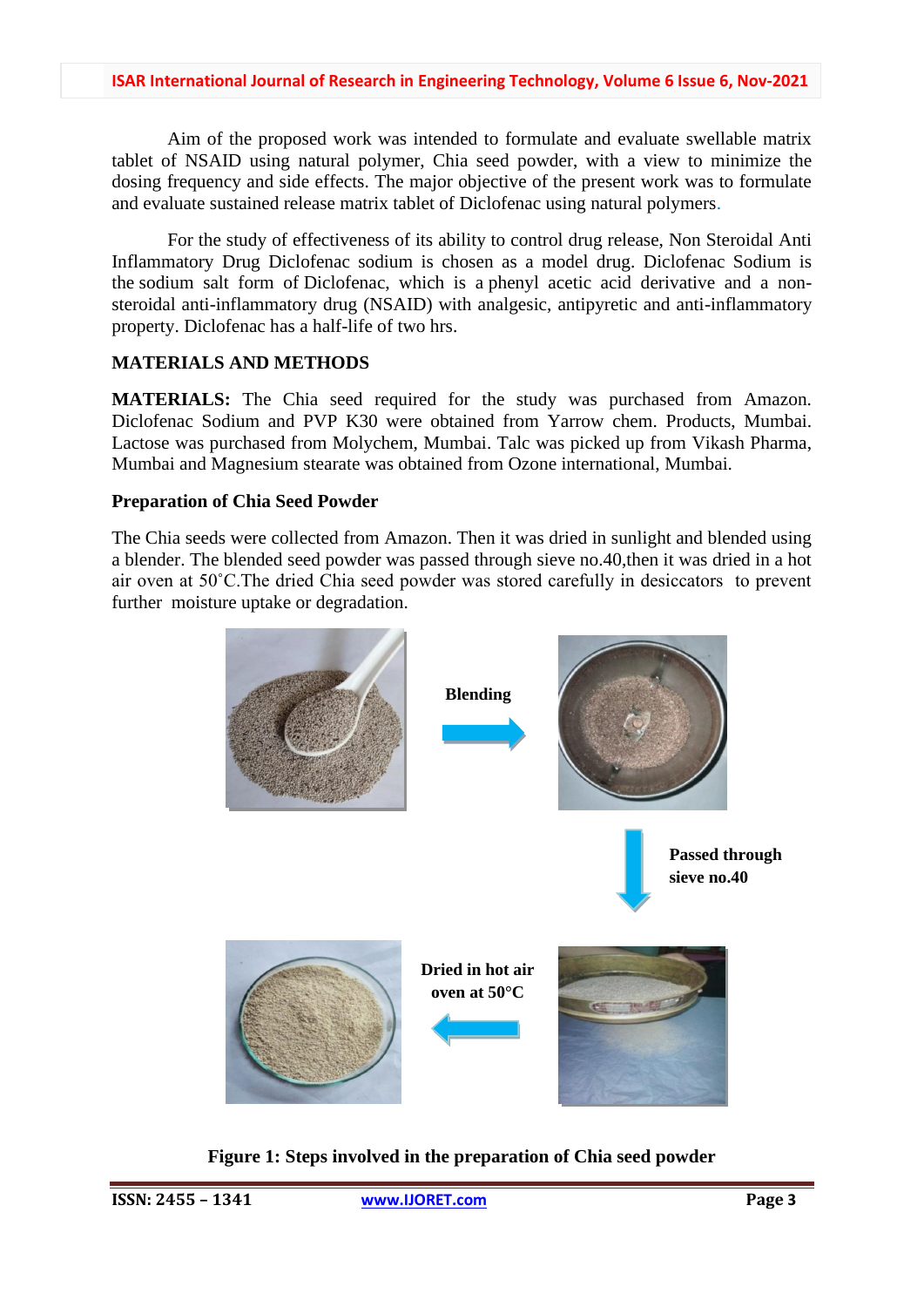#### **Preformulation Studies**

Preformulation study is the initial step in the rational development of a dosage form of the drug substance. The main objective of the study is to develop information that is useful in formulating stable dosage forms.

#### **Compatibility studies using FT-IR Spectroscopy**

The FT-IR spectrum of the given sample of drug and drug  $+$  polymer mixture were compared with the standard functional group frequencies of Diclofenac, Chia seed powder, HPMC K100M, respectively. The compatibility between the drug and polymer were evaluated using FT-IR peak matching method and also the spectrum was scanned in the wavelength range of 400-4000cm<sup>-1</sup>.

#### **Preparation of Calibration Curve of Diclofenac**

#### **Preparation of stock solutions for Calibration curve**

**Stock solution 1:** Stock solution of drug (1mg/ml) is prepared by dissolving 100 mg of drug in 100 ml phosphate buffer pH 6.8 in a 100 ml volumetric flask with vigorous shaking and then sonicated for about 10 minutes.

**Stock solution 2:** 10 ml of this (stock solution 1) is again diluted to 100ml with phosphate buffer pH 6.8 and it was filtered through Whatmann filter paper No.41.

Take the specific samples (0.2ml, 0.4ml, 0.6ml, 0.8ml, 1ml, 1.2ml, 1.4ml) in each test tube, add phosphate buffer pH 6.8 and prepared up to 10 ml to produce (2, 4, 6, 8, 10, 12, 14, 16, 18, 20, 22, 24µg/ml) respectively.

### **Preparation of Calibration curve**

The standard solutions for the drug having concentration were prepared with phosphate buffer pH 6.8 from the stock solution. The absorbance of solutions was measured at 276  $\lambda$  max and a calibration curve was plotted between concentration of drug (µg/ml) on x-axis v/s absorbance (nm) on y-axis.

### **Physiochemical Evaluation of Chia seed Powder**

### **Organoleptic properties of the Chia seed powder**

The physical characteristics such as color and odour of excipient were observed.

#### **Melting point determination**

The melting point of Chia seed powder was measured by capillary method using melting point apparatus.

### **Solubility study**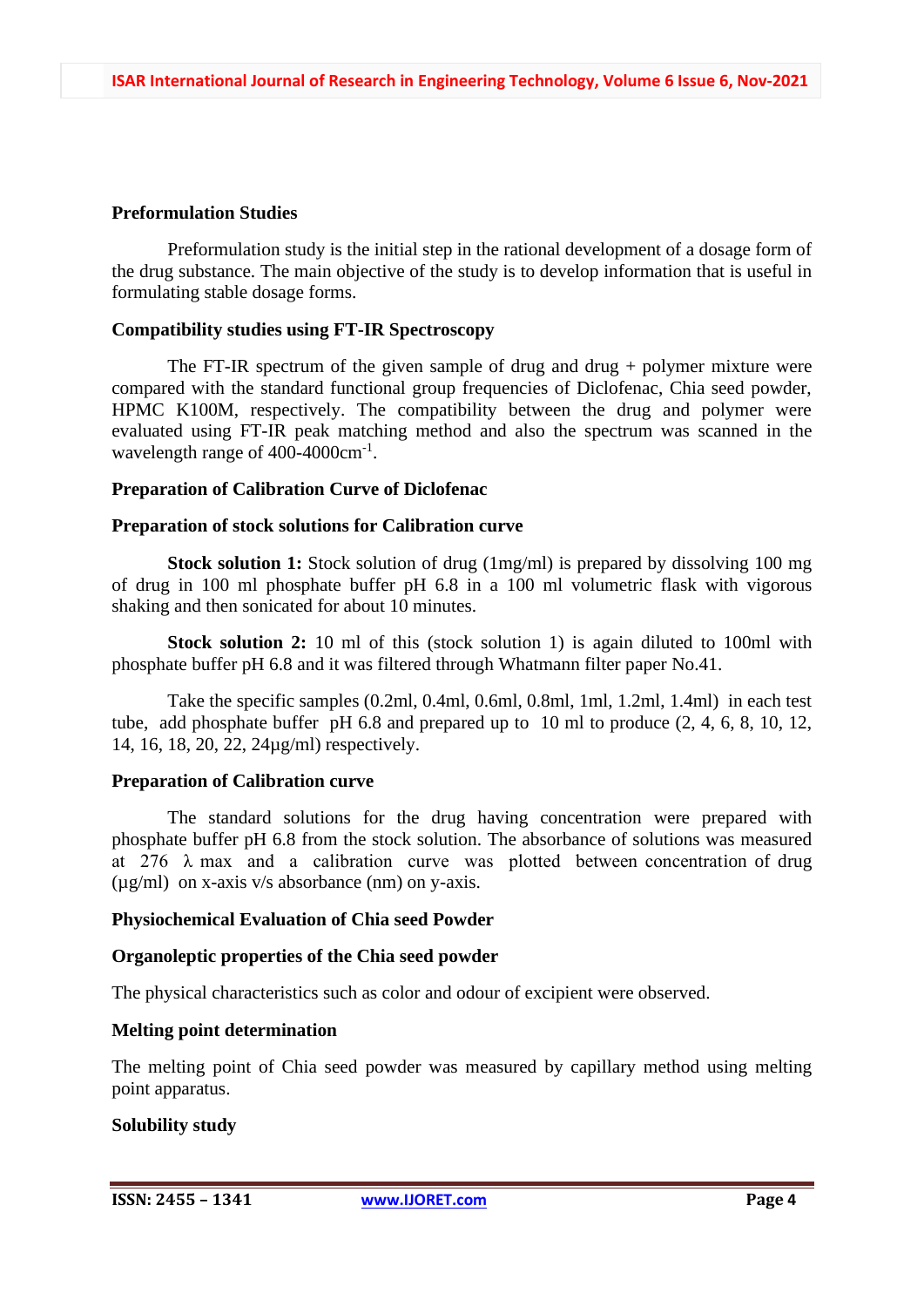Solubility study of Chia seed powder was assessed by adding 1g of Chia seed powder to 10ml of solvent (Distilled water, methanol,ethanol,acetone,and phosphate buffer pH 6.8) in a 25ml stoppered standard flask with vigorous shaking.

### **Loss on drying**

The loss on drying test is employed to calculate the quantity of water and volatile matters in a sample, when the sample is dried under specified conditions.

Loss on drying  $= [(W1 - W2) / W1] \times 100$ 

Where; W1=initial weight

W2=final weight

### **pH determination**

1%w/v of the Chia seed powder in water was stirred continuously for 5 minutes and pH was determined using a digital pH meter.

### **Swelling characteristics**

Swelling characteristics of Chia seed powder were examined in distilled water, and phosphate buffer (pH 6.8). The Swelling index is the volume in ml occupied by part 1g of the substance. The test was performed by taking 1g of the powder in a 100ml ground glass stoppered graduated cylinder. To this 100ml of distilled water, phosphate buffer (pH 6.8) was added and this was shaken vigorously for 10min and then allowed to rest for 24 hrs. The volume occupied by the Chia seed powder was measured. The following equation was used to calculate the swelling index of powder.

$$
SI = (V2-V1) / V1
$$

Where, V1 is volume occupied by the mucilage powder before hydration

 $V_2$  is volume occupied by the mucilage powder after hydration.

### **Pre-Formulation Studies of Powder Blend**

- Bulk density
- Tapped density
- Compressibility index or Carr's index(CI)
- Hausner's ratio
- Angle of repose

### **Preparation of sustained release matrix tablet of Diclofenac by wet granulation method**

Different tablet batch formulations (F1-F6) were prepared by wet granulation method. Pure drug and polymers (Chia seed powder, HPMC K 100) were mixed well in a mortar. The above mix was triturated so as to cause an even distribution of mixture. Now added 10% PVP drop by drop and so as to obtain a particular consistency in such a way that it could withstand the stress when it was moulded. The coherent mass was passed through sieve no: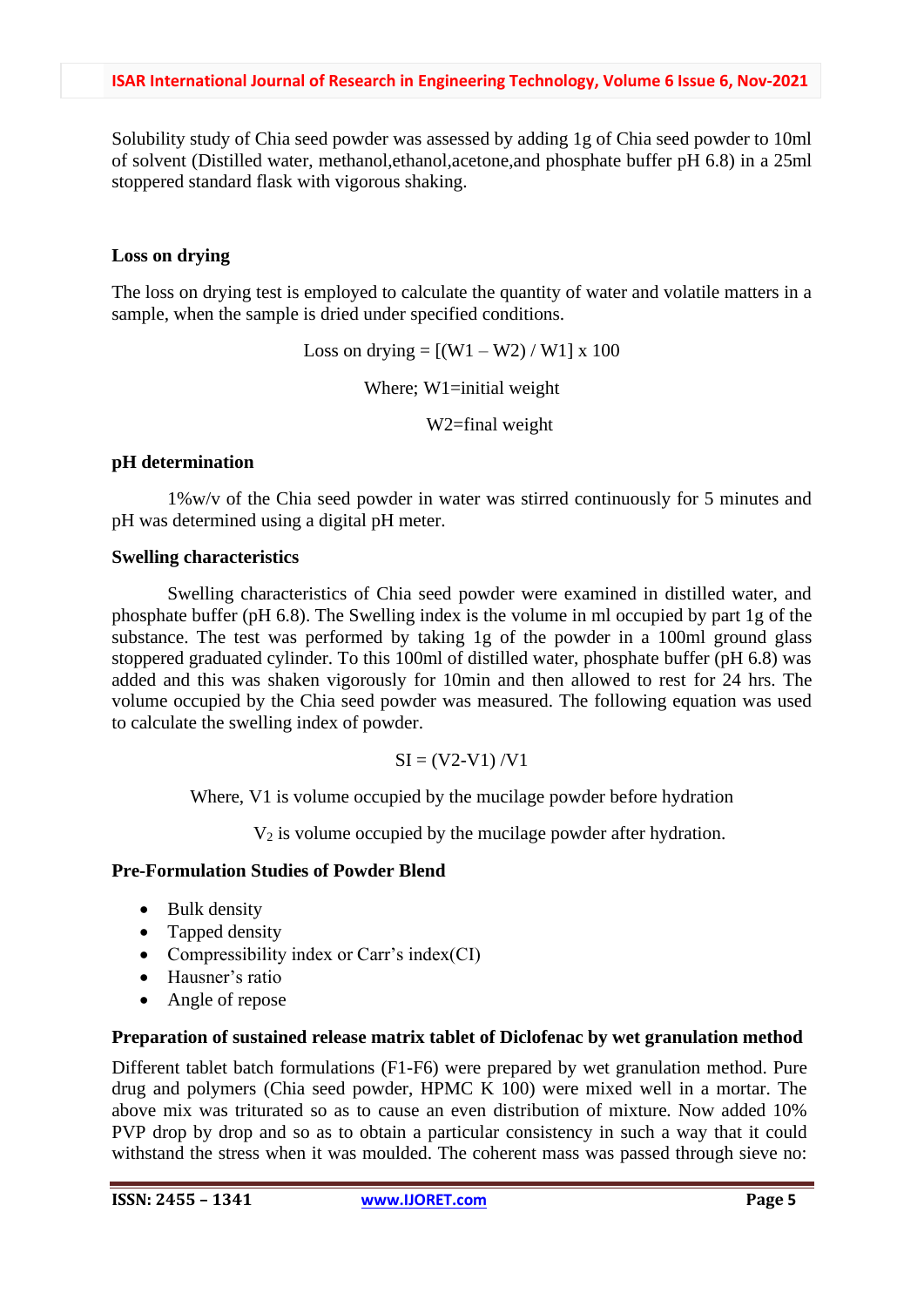10 to get wet granules and then dried in hot air oven at 50˚C for a particular time. After drying, the granules were passed through sieve no: 20 (dry screening) which is then placed over sieve no: 40. The overs and fines were separated.15% of fines were added to the weight of overs and finally required quantity of Magnesium stearate and Talc were added. The granules were then compressed into tablets using a single punch rotary tablet punching machine.

| <b>INGREDIENTS</b>                   | F1  | F2  | F3  | F <sub>4</sub> | F5  | F <sub>6</sub> |
|--------------------------------------|-----|-----|-----|----------------|-----|----------------|
| Diclofenac(mg)                       | 100 | 100 | 100 | 100            | 100 | 100            |
| Chia seed powder(mg)                 | 50  | 75  | 100 | 150            |     | 75             |
| <b>PVP10%</b>                        | q.s | q.s | q.s | q.s            | q.s | q.s            |
| HPMCK100M(mg)                        |     |     |     |                | 100 | 75             |
| Lactose(mg)                          | 150 | 125 | 100 | 50             | 100 | 50             |
| Talc (mg)                            | 1%  | 1%  | 1%  | 1%             | 1%  | 1%             |
| <b>Magnesium</b><br>Stearate(mg)     | 2%  | 2%  | 2%  | 2%             | 2%  | 2%             |
| <b>Total weight of</b><br>tablet(mg) | 300 | 300 | 300 | 300            | 300 | 300            |

**Table 1: Formulation trials of Diclofenac 300 mg**

### **Evaluation of prepared formulation**

**Organoleptic properties:** The physical characteristics such as color and odour of tablet were observed.

**Thickness:** The thickness of the prepared matrix tablets was measured using vernier calliper and the results were expressed as mean values of three determinations, with standard deviations. It is expressed in mm

**Weight uniformity test:** Twenty tablets from each batch were weighed using an electronic balance together and individually, and calculated the average weight and percentage deviation.

| Average weight of tablet           | % deviation |
|------------------------------------|-------------|
| 80 <sub>mg</sub> or less           | $+10$       |
| More than 80mg but less than 250mg | $\pm 7.5$   |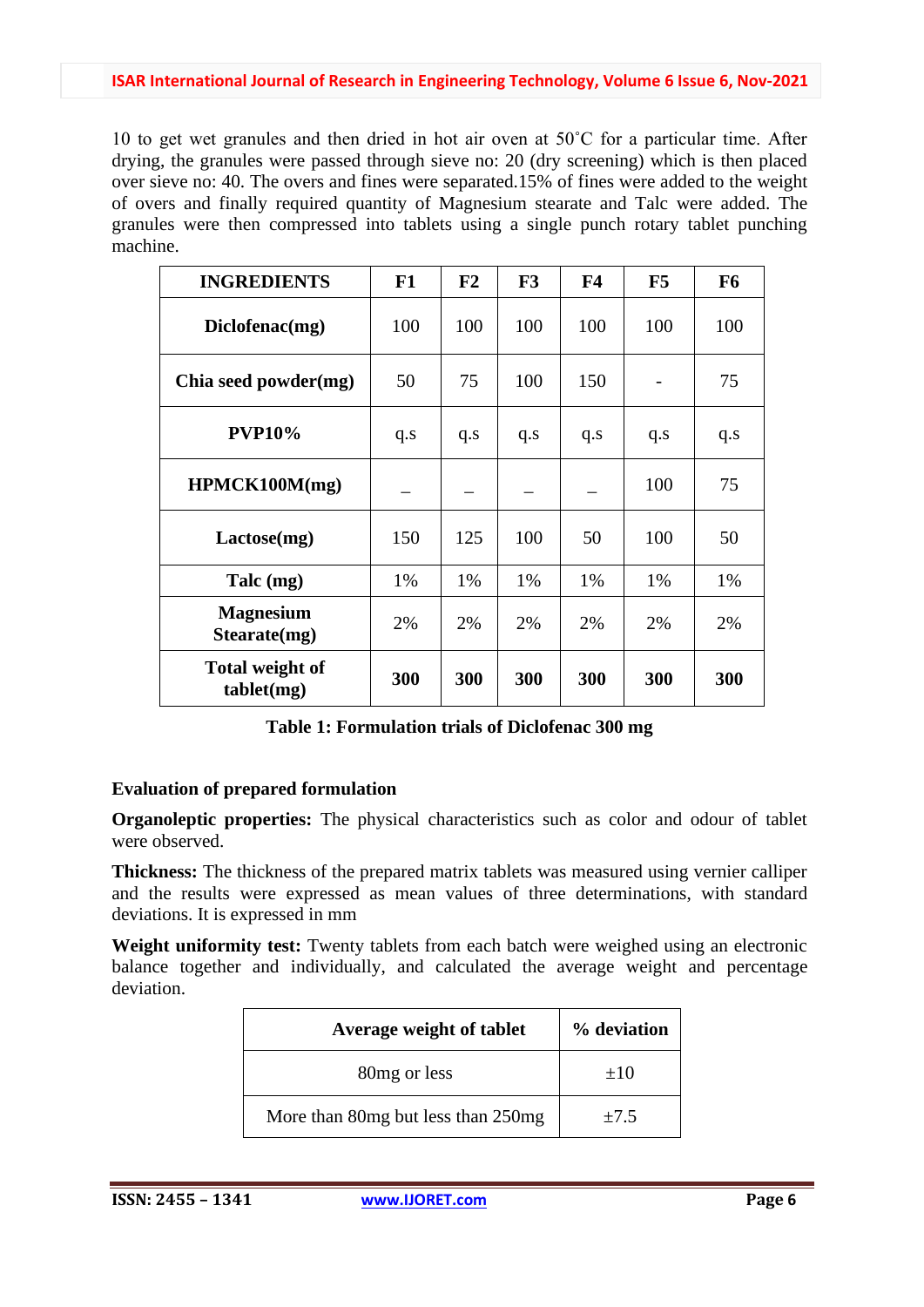| 250 mg or more |  |  |
|----------------|--|--|
|----------------|--|--|

**Table 2: Weight variation specification as per IP**

**Hardness measurement:** To determine the hardness of tablet Pfizer hardness tester was used. It was defined as the force applied across the diameter of the tablet in order to break the tablet. The test was carried out in triplicate for all formulation.

**Friability:** Ten tablets were randomly picked from each batch and weighed. The tablets were then set to rotate for 100 revolutions in a Roche Friabilator with triplicate readings. The friability was calculated by the given formula:

% Friability= [(Initial weight−Final weight)/Initial weight] ×100

### **Swelling Index of Tablet**

The swelling of tablet is the capacity to absorb a liquid to increase its weight and volume. Tablets from each batch were weighed and placed in a Petri-dish containing 25ml of phosphate buffer 6.8 to assess the extent of matrix swelling .Tablets were removed from media, wiped off by using filter paper and reweighed in every 1 hr up to 12hr. The swelling index was calculated using following formula.

> Swelling Index S.I. =  $(W_t-W_0)/W_0$ <sup>\*</sup>100  $W_t$  = weight of tablet at time't'  $W_0$  = weight of tablet at time t = 0

### **Drug content**

Five tablets were selected randomly and powdered. A quantity of powder corresponding to 100 mg of Diclofenac sodium was dissolved in 100 ml of pH 6.8 phosphate buffer, stirred for 60 min and filtered. 1 ml of the filtrate was diluted to 100ml with pH 6.8 phosphate buffer. Absorbance of this solution was determined at 276 nm using phosphate buffer pH 6.8 as blank and content of Diclofenac sodium was assessed.

### **In vitro release studies**

The release rate of Diclofenac from tablets was examined using United States Pharmacopeia (USP) Dissolution Testing Apparatus type 2 (paddle method). The dissolution test was performed using 900ml of 6.8 pH phosphate buffer, at  $37 \pm 0.5$  OC and 50rpm. A sample (1ml) of the solution was withdrawn from the dissolution apparatus hourly and the samples were replaced with fresh dissolution medium. The samples were diluted to a suitable concentration with 6.8 pH phosphate buffer. Absorbance of these solutions was measured at 276 nm using a Thermospectronic-1 UV/Vis double-beam spectrophotometer. Cumulative percentage of drug release was computed using an equation obtained from a standard curve. The results are shown in figure 10.

### **Dissolution test parameters**

Dissolution test apparatus: USP Dissolution testing apparatus type II (paddle) Dissolution medium: Phosphate buffer pH 6.8 Temperature of medium:  $37 \pm 0.5$ oC Speed of rotating paddle: 50 rpm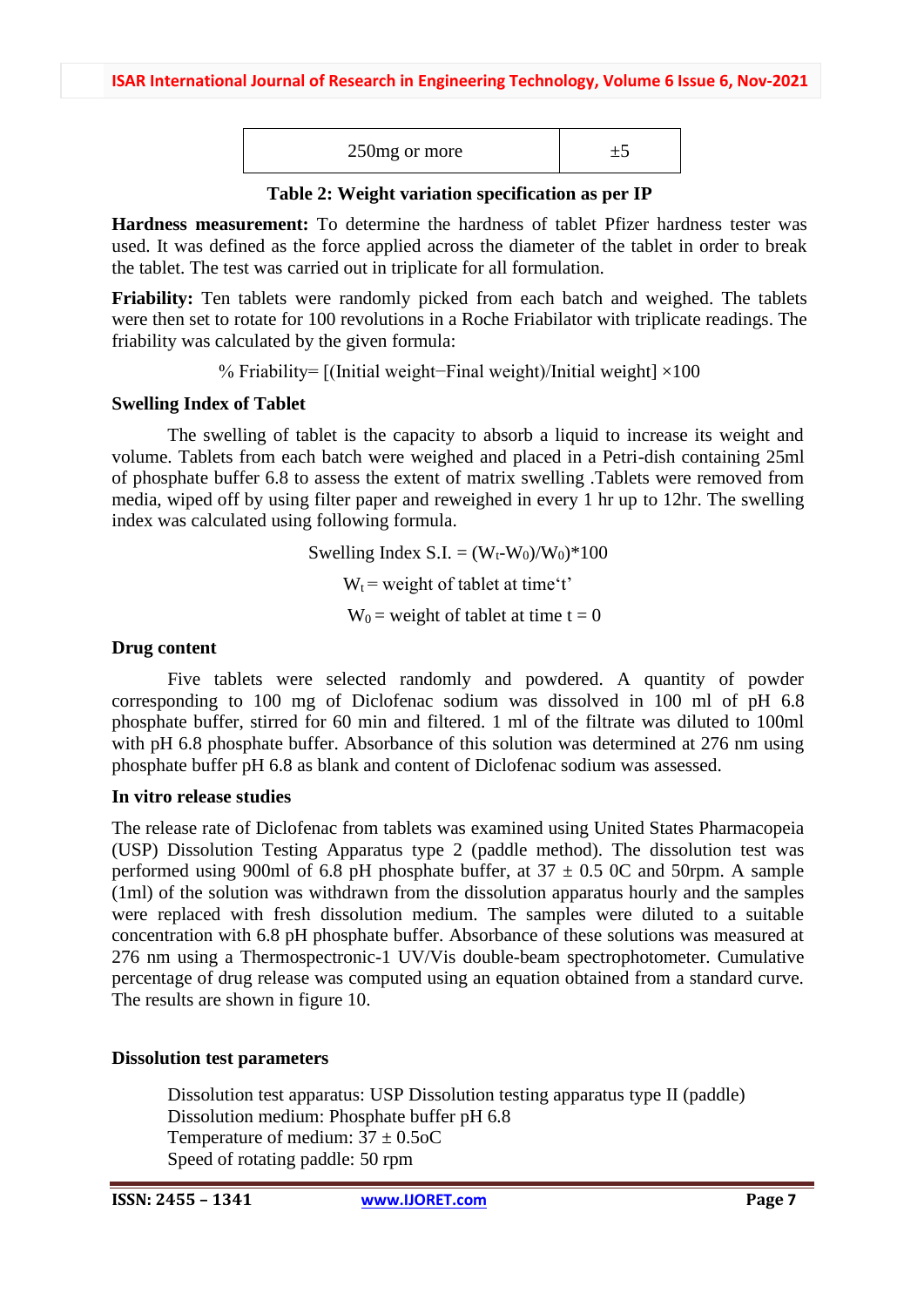Sampling volume: 1 ml

### **RESULTS**

# **COLLECTION AND PREPARATION OF CHIA SEED**

The Chia seeds required for the study were purchased from Amazon. The seeds were blended and approximately 50 gm powder was obtained from 150 gm of Chia seeds.

# **PREFORMULATION STUDIES**

### **Organoleptic properties of the drug**

### **Table 3: Organoleptic properties of drug**

| SI.No: | <b>Tests</b> | <b>Observation</b>                                                         |
|--------|--------------|----------------------------------------------------------------------------|
|        | Character    | white or slightly yellowish,<br>slightly hygroscopic crystalline<br>powder |
|        | Color        | White                                                                      |
|        | Taste        | <b>Tasteless</b>                                                           |
|        | <b>D</b> dor | No characteristic odor                                                     |

### **Determination of melting point**

### **Table 4: Melting point of Diclofenac Sodium**

| <b>Property</b> | <b>Specification</b> (BP) | <b>Observation</b> |
|-----------------|---------------------------|--------------------|
| Melting point   | $275^0C - 280^0C$         | $280^0C$           |

### **Solubility study**

### **Table 5: Solubility of drug**

| <b>SI.No</b> | <b>Solvent</b>       | <b>Solubility</b> |
|--------------|----------------------|-------------------|
|              | Water                | Sparingly soluble |
|              | Acetone              | Slightly soluble  |
|              | Methanol             | Freely soluble    |
|              | Ethanol              | Soluble           |
|              | Phosphate buffer 6.8 | Soluble           |

Solubility of Diclofenac Sodium in various solvents such as water, acetone, methanol, ethanol, and phosphate buffer 6.8 were studied and found that it was sparingly soluble in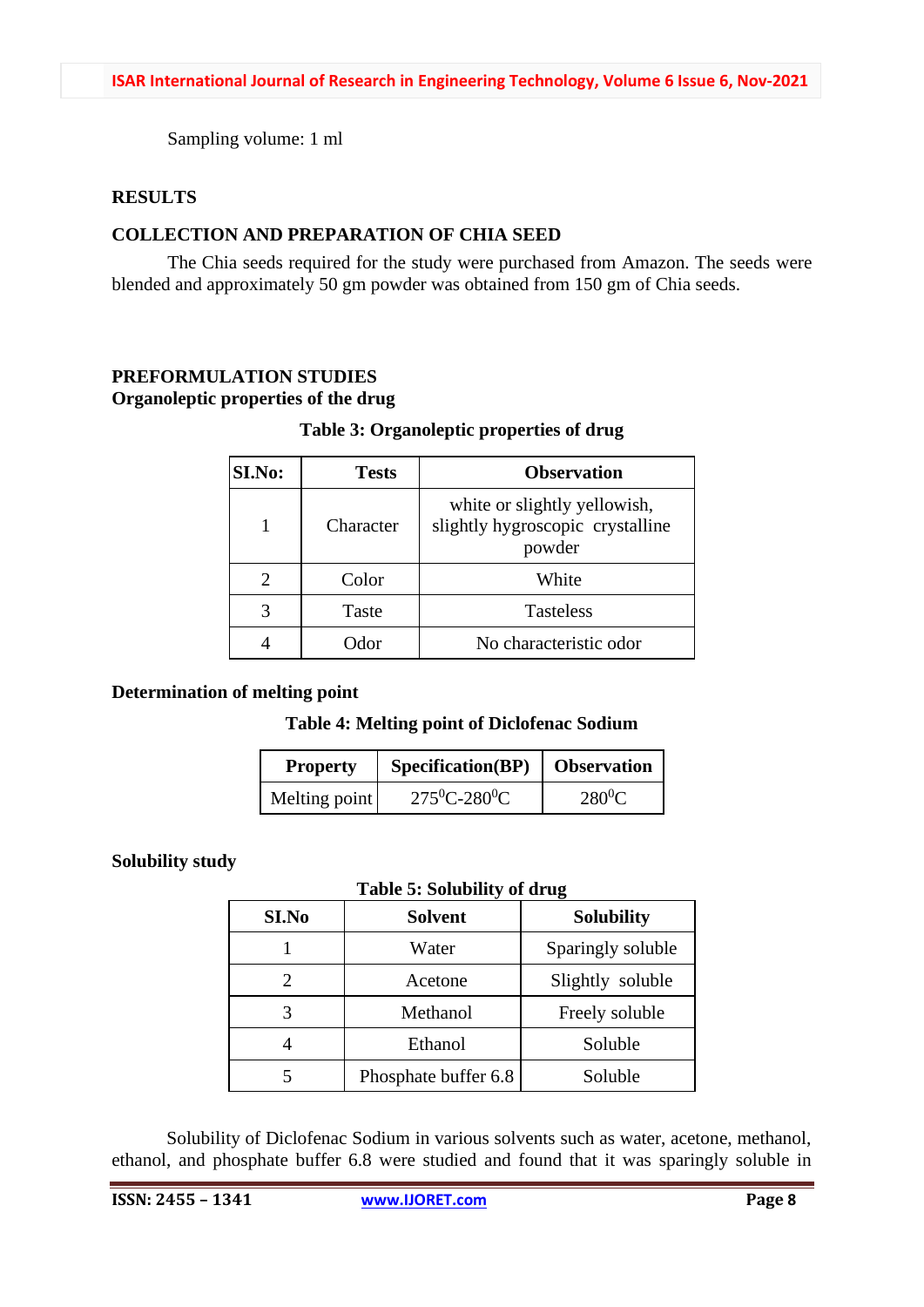water, slightly soluble in acetone, freely soluble in methanol and soluble in ethanol and phosphate buffer 6.8.

### **FT-IR Spectroscopy of Diclofenac**

The FT-IR spectrum of Diclofenac complies with standard functional group frequencies.



**Figure 2:** FT-IR spectrum of Diclofenac

### **Compatibility between drug and polymer**

The FT-IR spectrum of Diclofenac is shown in figure 3 and combination of Diclofenac with excipients are shown in figure 4.





The compatibility between drug-polymers was carried out using FT-IR peak matching method. All major peaks present in the spectrum of pure drug were observed in the spectrum of drug-polymer mixture. This suggests the absence of any chemical interaction and concluded that there was no incompatibility between drug and polymers.

### **PREPARATION OF CALIBRATION CURVE OF DICLOFENAC**

### **Preparation of phosphate buffer solution pH 6.8**

Place 50ml of 0.2 M Potassium di-hydrogen phosphate, 22.4 ml of 0.2 M sodium hydroxide and then add distilled water to make up the volume 200ml.

### **a. Preparation of 0.2 M Potassium di-hydrogen phosphate solution**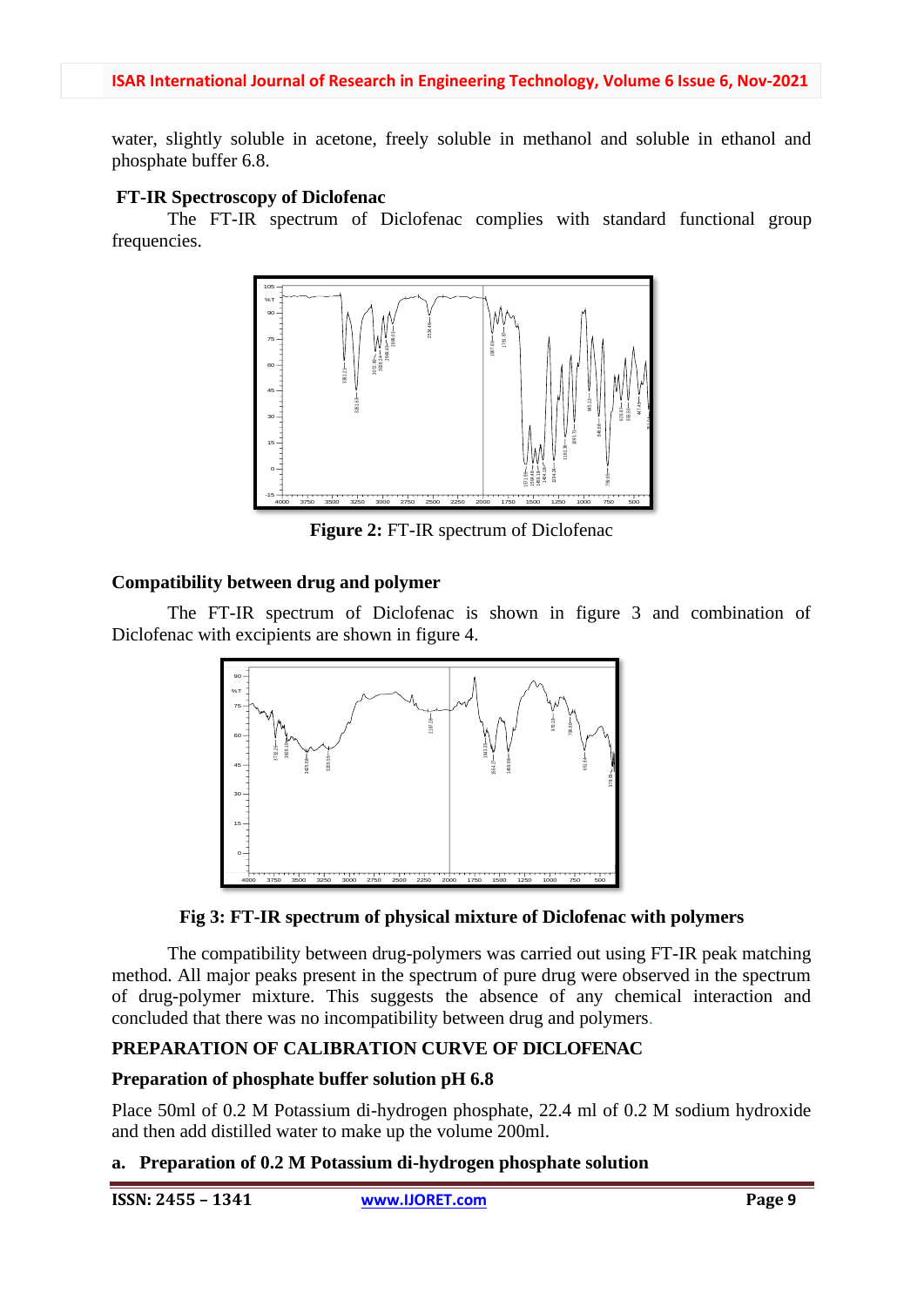Dissolve 27.218g of potassium di-hydrogen phosphate in sufficient distilled water and make up the volume 1000ml in a 1000ml volumetric flask.

### **b. Preparation of 0.2 N NaOH**

Dissolved 8g NaOH pellets in 1000ml standard flask and make up with distilled water. Table 8 shows the absorbance of standard solution containing 2-14  $\mu$ g/ml of drug in phosphate buffer pH 6.8.



**Figure 4: UV Spectrum of Diclofenac sodium**

**Figure 5: Standard graph of Diclofenac in phosphate buffer 6.8**



Plotted calibration curve was found to be straight line with a slope of 0.038. Calibration curve could be used to determine the unknown concentration of drug, for the further studies of drug content, release profiling etc.

# **Physiochemical Evaluation of Chia Seed Powder Organoleptic properties of the Chia seed powder**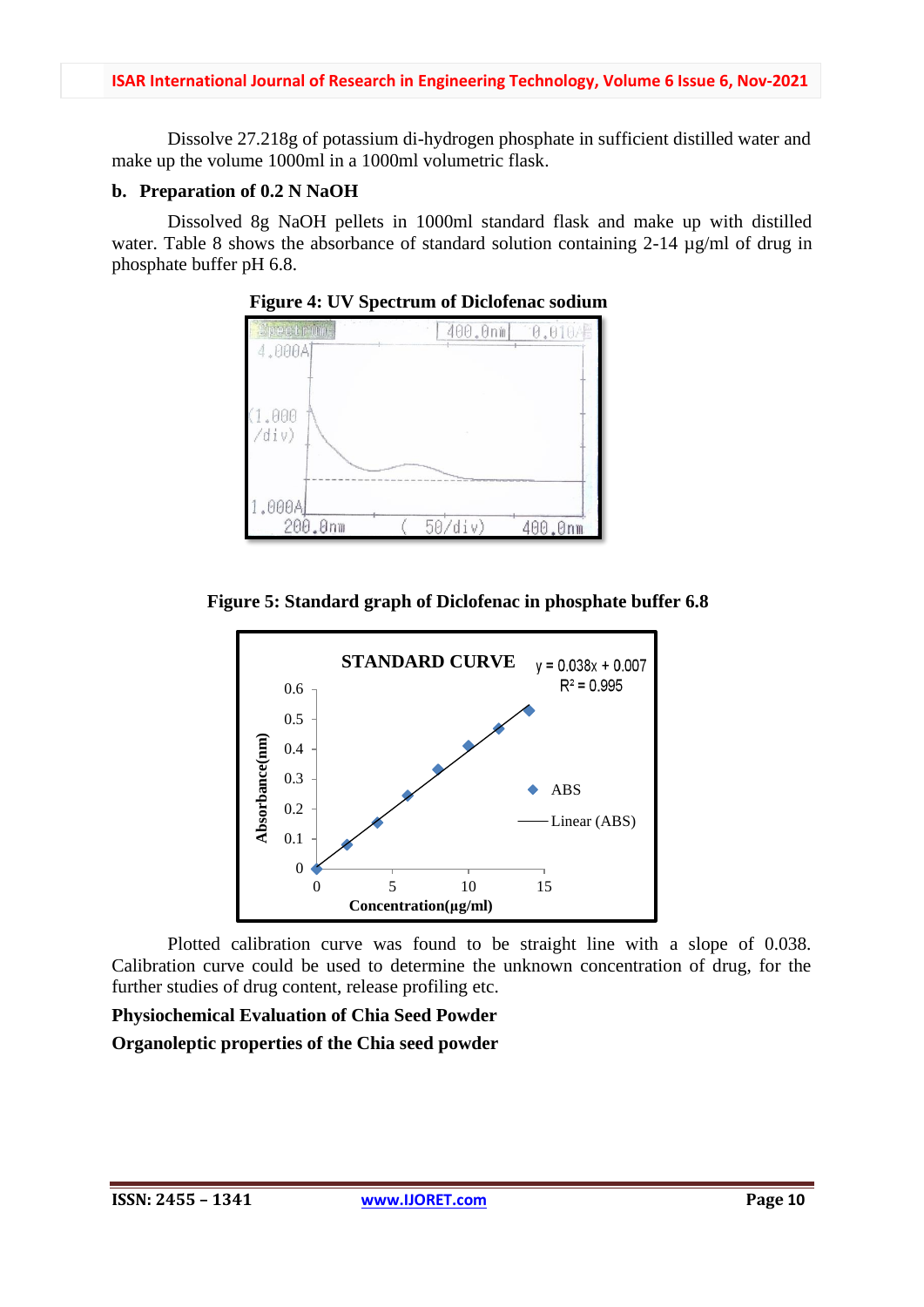

**Figure 6:** Chia seed powder

### **Table 6**: **Organoleptic properties of Chia seed powder**

| SI.No | <b>Tests</b> | <b>Observation</b> |
|-------|--------------|--------------------|
|       | Character    | Colored powder     |
|       | Color        | Off-white          |
| 3     | Taste        | <b>Tasteless</b>   |
|       | Odor         | Odorless           |

### **Melting point determination**

### **Table 7: Melting point of Chia seed powder**

| <b>Property</b> | <b>Observation</b> |
|-----------------|--------------------|
| Melting point   | $60^0$ C           |

### **Solubility study**

### **Table 8: Solubility of Chia seed powder**

| Sl. No | <b>Solvent</b>       | <b>Solubility</b>  |
|--------|----------------------|--------------------|
|        | Cold water           | Swells to form gel |
| 2      | Ethanol              | Insoluble          |
| 3      | Acetone              | Insoluble          |
|        | Methanol             | Insoluble          |
| 5      | Phosphate buffer 6.8 | Insoluble          |

**Loss on drying**

# **Table 9: Loss on drying of Chia seed powder**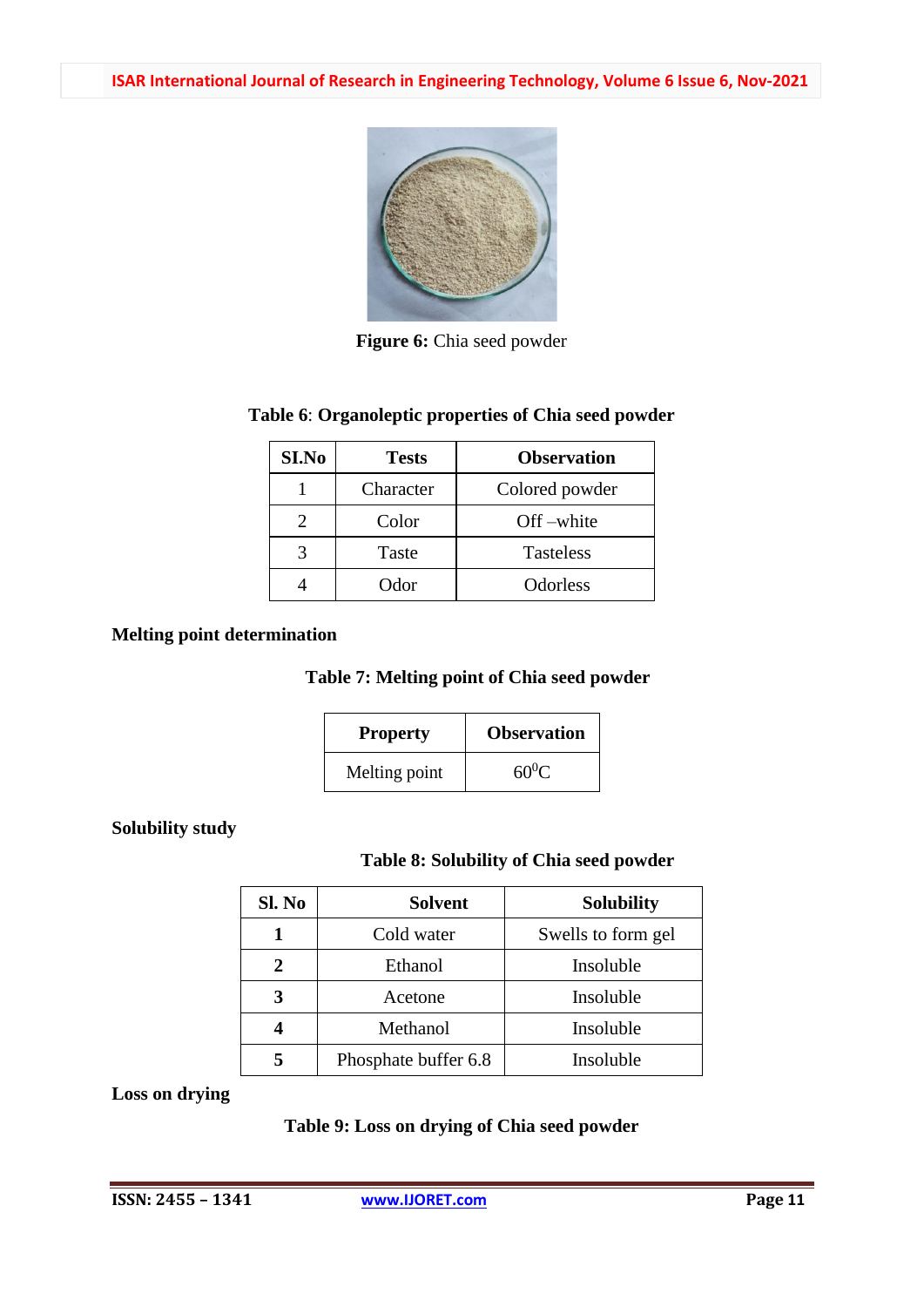| <b>Property</b>   | <b>Observation</b> |
|-------------------|--------------------|
| Loss on<br>drying | $0.30\%$ w/w       |

The value obtained in loss on drying was less, it indicates that it contain less moisture content so it was found to be stable.

# **pH Determination**

**Table 10:** pH of Chia seed powder

| <b>Property</b> | <b>Observation</b> |
|-----------------|--------------------|
| рH              | 7.0                |

pH of Chia seed powder is satisfactory for uncoated tablet because of its less irritancy.

### **Swelling Characteristics of Chia seed powder**

| <b>Medium</b>                     | V1 (volume occupied<br>before hydration) | V2(volume occupied<br>after hydration) | <b>Swelling</b><br><b>Index</b> |
|-----------------------------------|------------------------------------------|----------------------------------------|---------------------------------|
| <b>Distilled water</b>            | 2.5                                      |                                        | 3.40                            |
| <b>Phosphate buffer</b><br>pH 6.8 | 2.4                                      | 11.2.                                  | 3.66                            |

Swelling index of Chia seed powder was tested both in water and phosphate buffer 6.8 and found that swelling of Chia seed powder was high at phosphate buffer pH 6.8 than distilled water.

### **Micrometric properties of pre-compressional powder blend**

| <b>Formulation</b> | <b>Bulk</b><br>Angle of<br>density<br>$\text{repose}(\theta)$<br>(g/ml)<br>(g/ml) |                  | <b>Tapped</b><br>density | Carr's index     | Hausner's<br>ratio |  |
|--------------------|-----------------------------------------------------------------------------------|------------------|--------------------------|------------------|--------------------|--|
| F1                 | $28.65 \pm 0.46$                                                                  | $0.44 \pm 0.001$ | $0.51 \pm 0.013$         | $13.8 \pm 0.169$ | $1.16 \pm 0.002$   |  |
| F2                 | $26.64 \pm 0.56$                                                                  | $0.45 \pm 0.002$ | $0.52 \pm 0.032$         | $8.61 \pm 0.324$ | $1.15 \pm 0.001$   |  |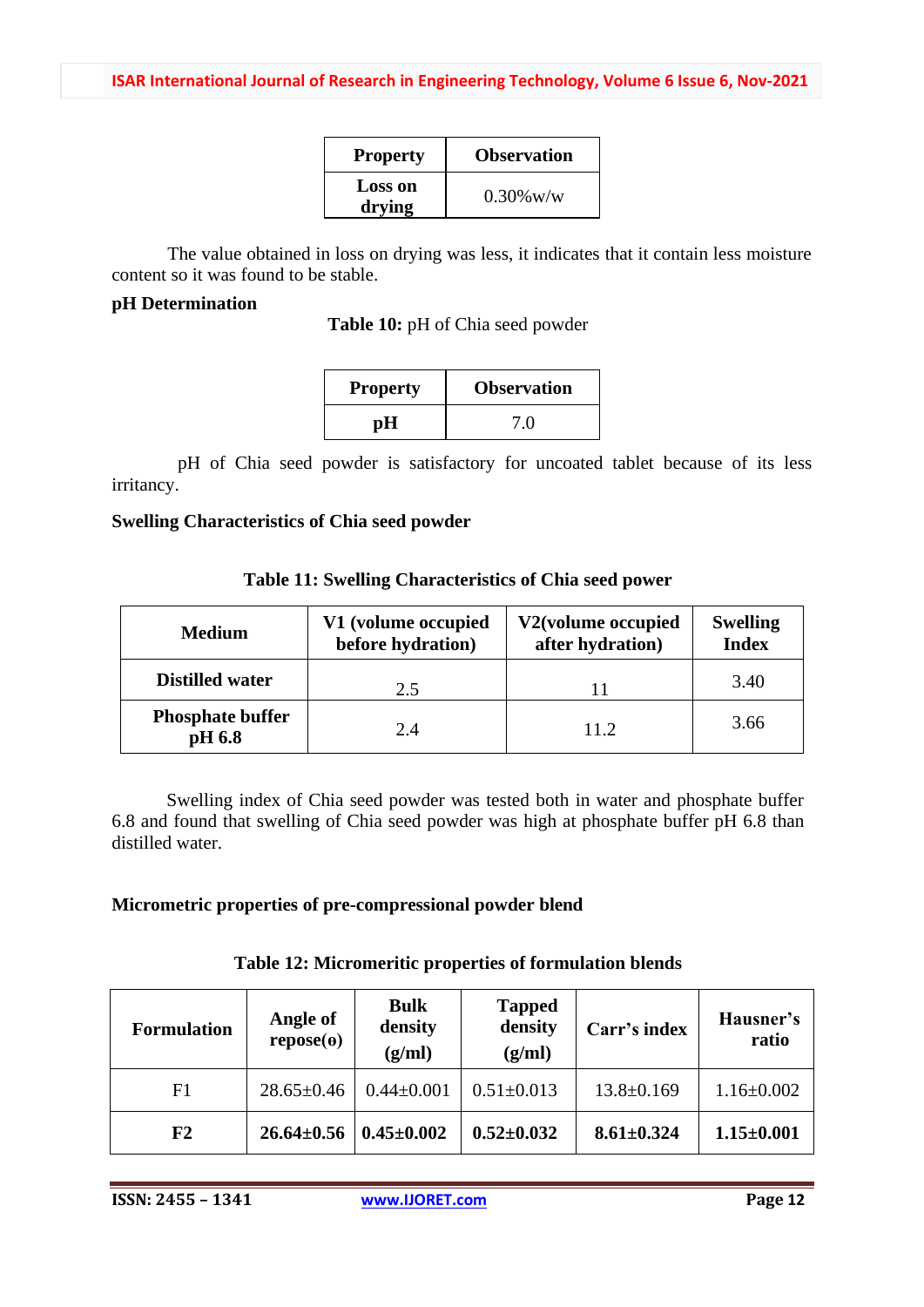### **ISAR International Journal of Research in Engineering Technology, Volume 6 Issue 6, Nov-2021**

| F3             | $27.65 \pm 0.32$   0.54 $\pm$ 0.001 |                  | $0.62 \pm 0.001$ | $11.89 \pm 0.14$  | $1.13 \pm 0.005$ |
|----------------|-------------------------------------|------------------|------------------|-------------------|------------------|
| F4             | $29.99 \pm 0.02$                    | $0.43 \pm 0.003$ | $0.51 \pm 0.012$ | $14.75 \pm 0.033$ | $1.17\pm0.023$   |
| F <sub>5</sub> | $28.36 \pm 0.11$                    | $0.42 \pm 0.001$ | $0.50 \pm 0.013$ | $15.20 \pm 0.11$  | $1.17\pm0.013$   |
| F6             | $27.50 \pm 0.46$                    | $0.44 \pm 0.002$ | $0.51 \pm 0.036$ | $14.06\pm0.089$   | $1.16 \pm 0.016$ |

Flow property of powder is determined by using angle of repose. The angle of repose of the prepared powder blends ranges from  $26.64<sup>0</sup>$  to  $29.99<sup>0</sup>$ , indicates good flowability.

The bulk density of a powder depends on particle size distribution, particle shape and also the tendency of the particles to stick one another. The blends of different formulations were evaluated for bulk density. The bulk density of the prepared powder blends ranges from 0.424 to 0.548 g/cc.

The blends of different formulations were evaluated for tapped density. The tapped density of the prepared powder blends ranges from 0.500 to 0.622 g/cc.

The compressibility index lies within the range of 8.61 to 15.20%, indicates good compression properties.

The Hausner's ratio of the prepared powder blends ranges from 1.13 to 1.17.Hausner's ratio less than 1.25 show better flow properties.

Based on above observation it showed that formulation F2 comply with all the requirements of powder flow property and shows values within range.

### **EVALUATION OF TABLET Organoleptic evaluation**



**Figure 7: Formulated Tablet (F2)**

All the prepared formulations showed specific color without specific odor.

| <b>Formulation</b><br>Code | <b>Color</b> | Odor        |
|----------------------------|--------------|-------------|
| F1                         | Off-white    | None        |
| F2                         | Off-white    | <b>None</b> |
| F3                         | Off-white    | None        |
| F4                         | Off-white    | None        |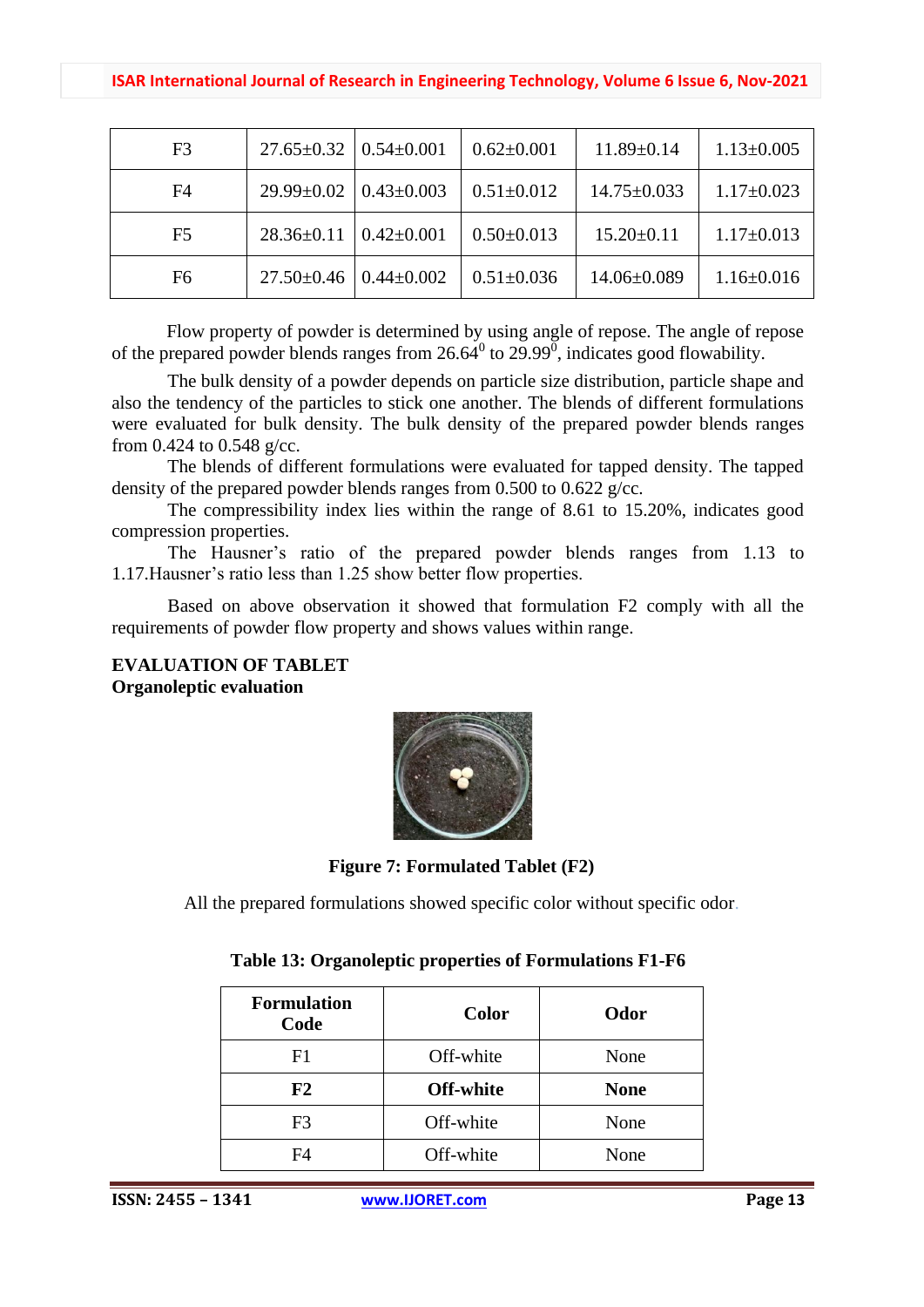|    | Off-white | None |
|----|-----------|------|
| ∓6 | Off-white | None |

#### **Post compression parameters:**

| <b>Formulation</b> | <b>Thickness</b><br>Average weight of<br><b>Tablet</b><br>(mm) |     | <b>Hardness</b><br>(kg) | <b>%Friability</b> |
|--------------------|----------------------------------------------------------------|-----|-------------------------|--------------------|
| F1                 | 2.3                                                            | 298 | 3.8                     | 0.800              |
| F2                 | 2.7                                                            | 300 | 4.3                     | 0.524              |
| F <sub>3</sub>     | 2.6                                                            | 302 | 5.5                     | 0.491              |
| F <sub>4</sub>     | 2.4                                                            | 302 | 5.8                     | 0.462              |
| F <sub>5</sub>     | 2.8                                                            | 300 | 4.5                     | 0.623              |
| F <sub>6</sub>     | 2.6                                                            | 299 | 4.4                     | 0.573              |

**Table 14**: **Post compression parameters**

Twenty tablets were randomly picked from each formulation and evaluated. The values were almost uniform and were within the specification. Hardness, friability, thickness of tablets was evaluated and hardness ranged from 3.80 -5.80 mm and friability ranged from 0.462-0.800, so the tablets of all formulations are within the acceptable limits.

### **Swelling Index of Tablet**

### **Figure 8: Graphical representation of swelling index**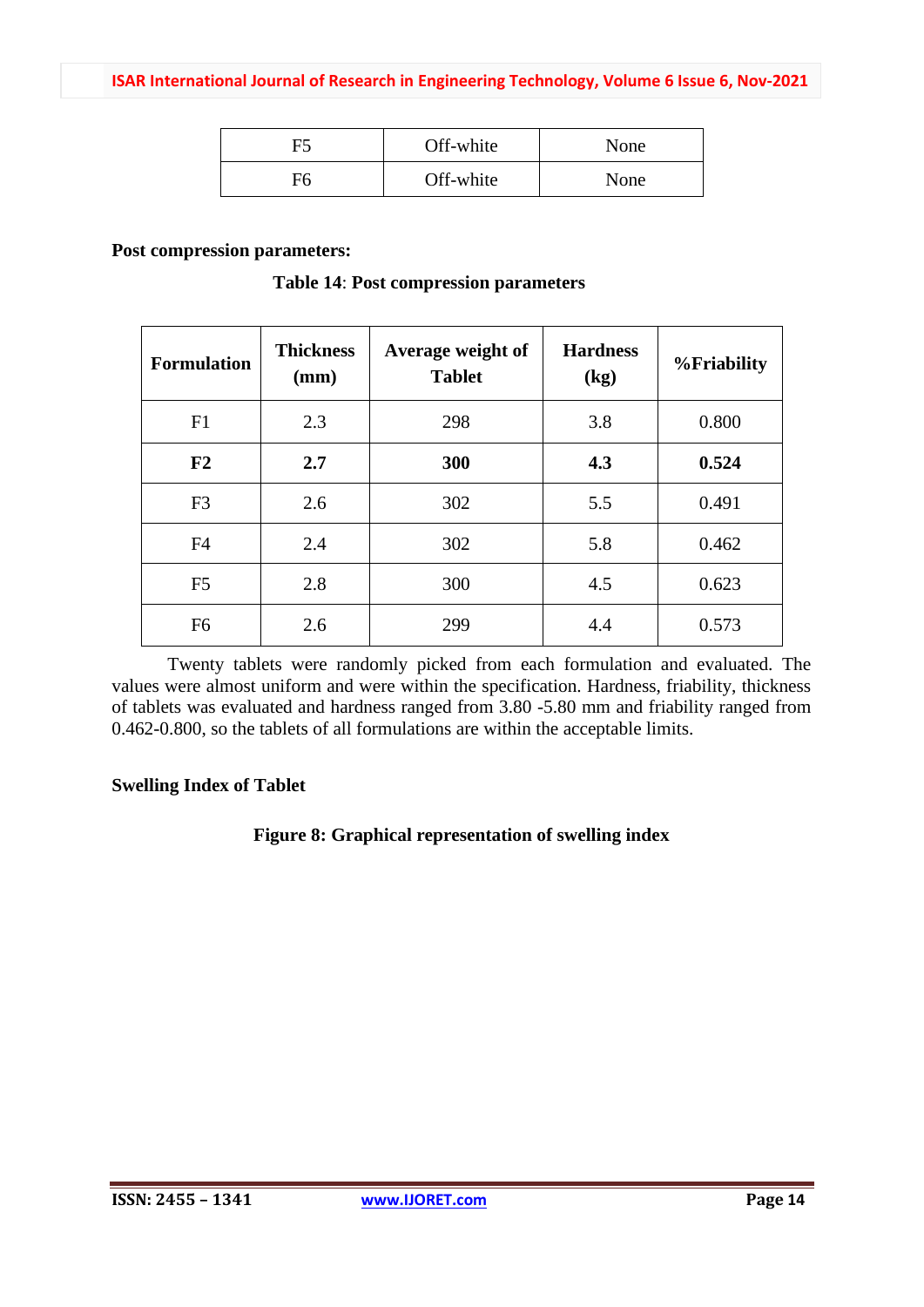

The values swelling index ranged from 210 -255% and the swelling index of F4 formulation was found to be high due to high amount of Chia seed powder.

#### **Drug Content**

Drug content estimation of all formulations was carried out by using UV spectrophotometer at 276 nm and was found to be in the range of 96.55– 106.40% which is in the range specified in IP (90-110). The maximum % drug content was found to be 106.40 % in F2.



#### **Figure 9: Graphical representation of drug content**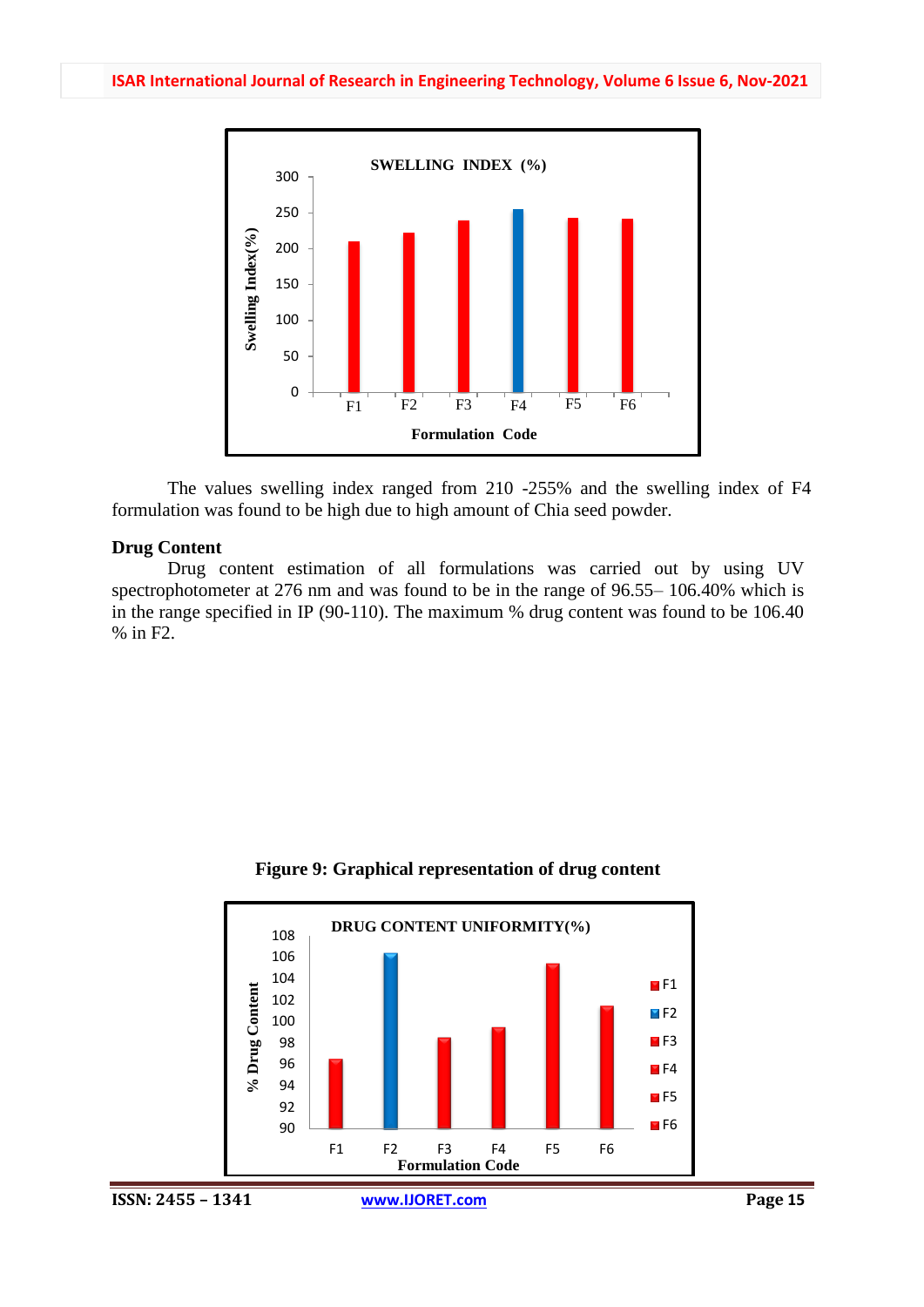### *In vitro* **release studies**

*In-vitro* dissolution studies of all formulations of Diclofenac were carried out in dissolution test apparatus using phosphate buffer pH 6.8 as the dissolution medium for 12 hr. Percentage cumulative drug release at each time interval was shown graphically.

From the *in-vitro* drug release data of sustained matrix tablet of Diclofenac, it was found that the percentage cumulative drug release of Diclofenac decreased as the concentration of Chia seed powder increased.

Also the *in-vitro* drug release of F2 was found closer to that of drug release shown by HPMC in formulation F5.From that it was concluded that Chia seed powder was used as a substitute for HPMC at low cost.F2 released 97.92% of the drug in 12 hrs made the formulation good to sustain the drug release.



**Figure 10:** *In vitro* **drug release profile of formulations F1-F6**

### **Kinetics of** *in vitro* **drug release**

The results obtained from *in vitro* release studies were attempted to be fitted into various mathematical models.

| Table 15: Kinetic study of Diclofenac from formulations F1-F6 |  |
|---------------------------------------------------------------|--|
|                                                               |  |

|                                           |  |         | <b>PEPPAS</b> |              |
|-------------------------------------------|--|---------|---------------|--------------|
| <b>Formulation</b> Zero order First order |  | Higuchi | n values      | $R^2$ values |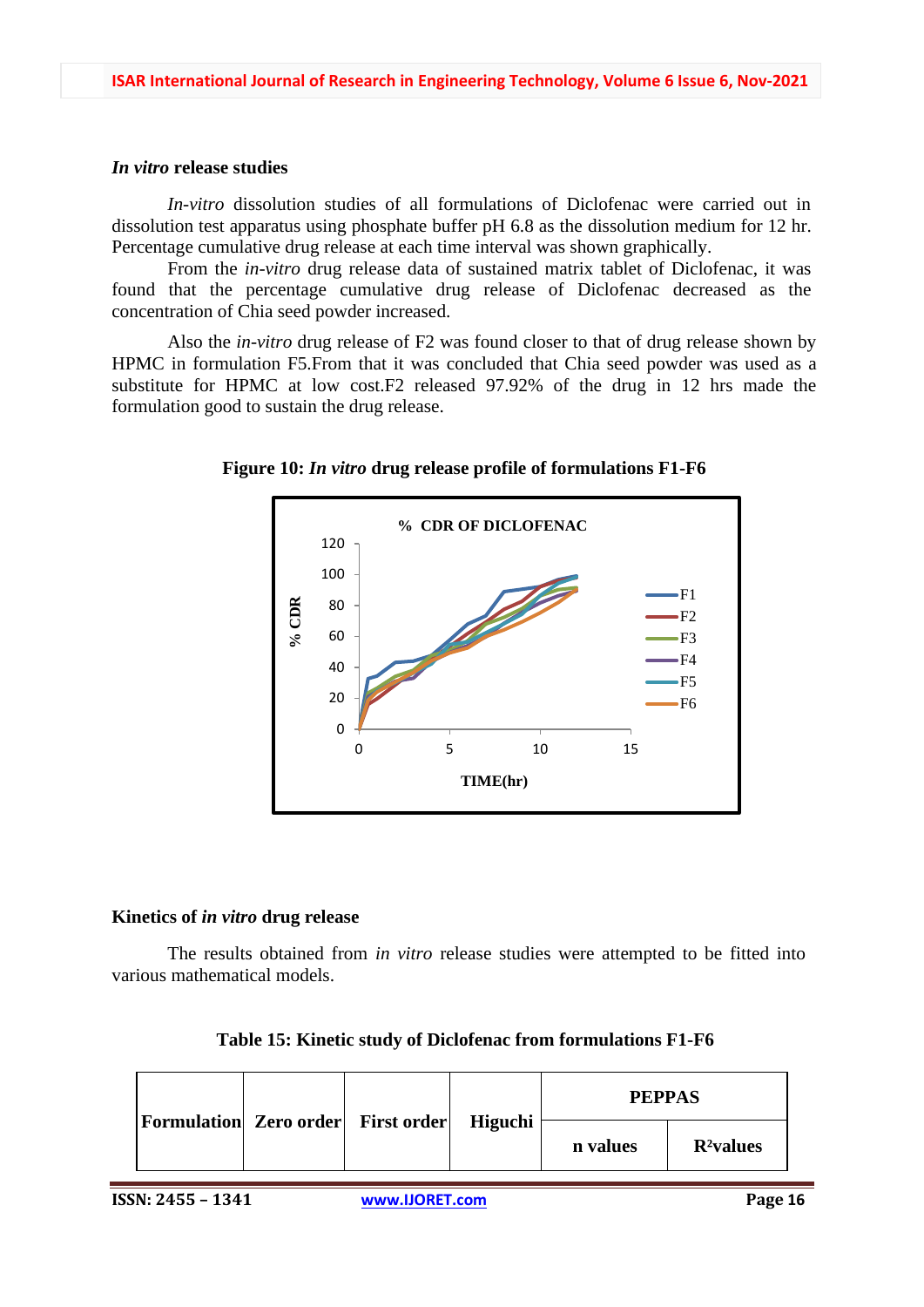| F1             | 0.889 | 0.851 | 0.951 | 0.473 | 0.930 |
|----------------|-------|-------|-------|-------|-------|
| F2             | 0.980 | 0889  | 0.978 | 0.678 | 0.996 |
| F <sub>3</sub> | 0.961 | 0.947 | 0.977 | 0.534 | 0.973 |
| F <sub>4</sub> | 0.970 | 0.951 | 0.975 | 0.561 | 0.963 |
| F <sub>5</sub> | 0.976 | 0.850 | 0.989 | 0.582 | 0.962 |
| F <sub>6</sub> | 0.978 | 0.918 | 0.994 | 0.531 | 0.979 |

The *in-vitro* drug release data was subjected to goodness of fit by linear regression analysis, according to zero order, first order kinetic equation, Higuchi and Korsmeyer models to ascertain the mechanism of drug release. The result of linear regression analysis of data including regression coefficient were summarized in table 15.When the regression coefficient  $(R<sup>2</sup>)$  values of zero order and first order plots were compared, it was observed that the ' $R<sup>2</sup>$ ' values of zero order plot was higher than that of first order plots which indicates that the drug release from the formulations were more likely to follow zero order kinetics as the 'R²' values of zero order kinetics was found to be close to unity.

Based on the values of regression coefficient, it was concluded that the formulation F2 strictly followed zero order kinetics compared to other formulation. Based on physiochemical evaluations and drug release profile, the formulation which is made from the quantity of Chia seed powder as 75 was selected as optimized formulation.

**Figure 11: Zero order plot of formulation F2**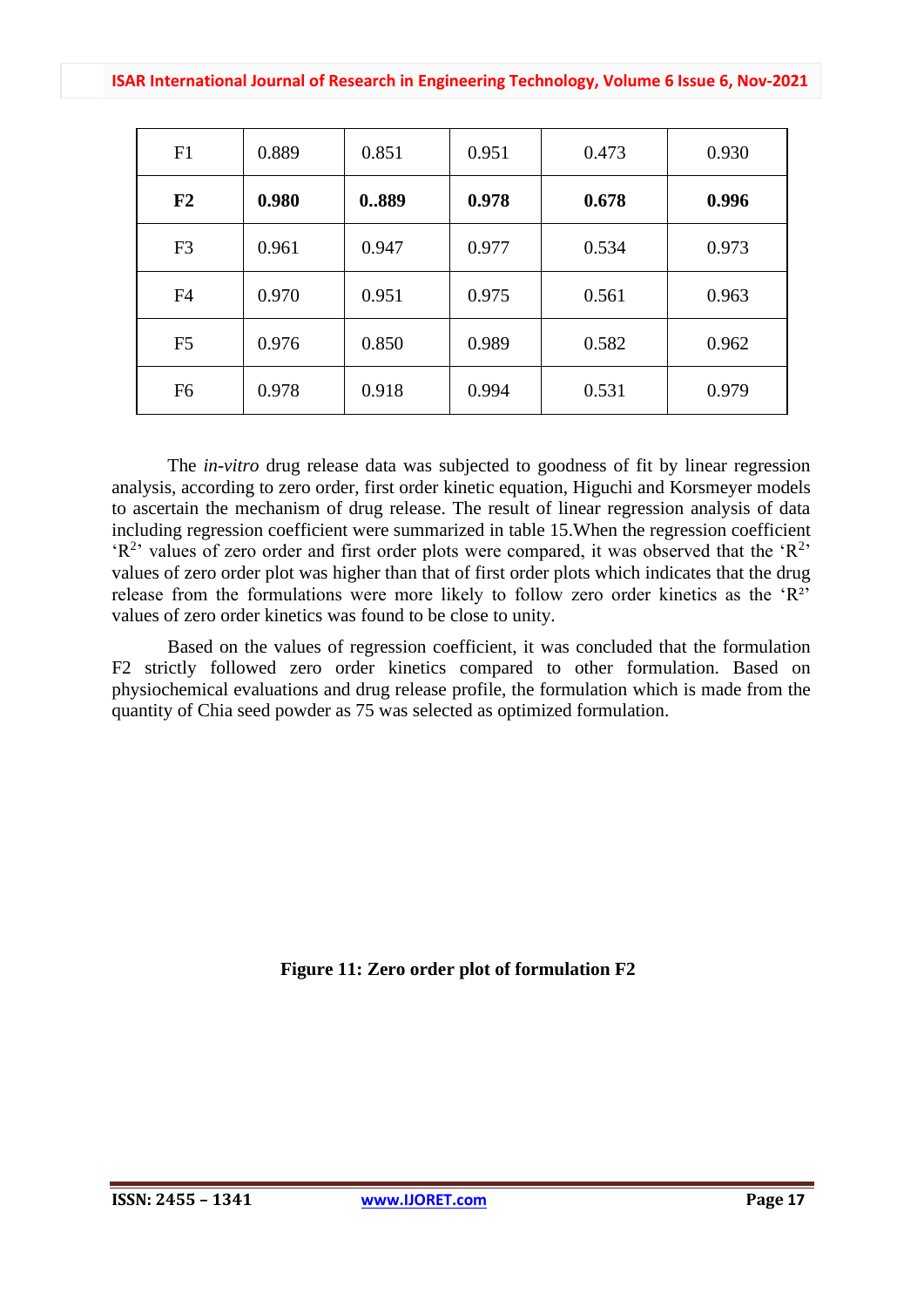



**Figure 12: First order plot of formulation F2**

**Figure 13: Higuchi plot of formulation F2**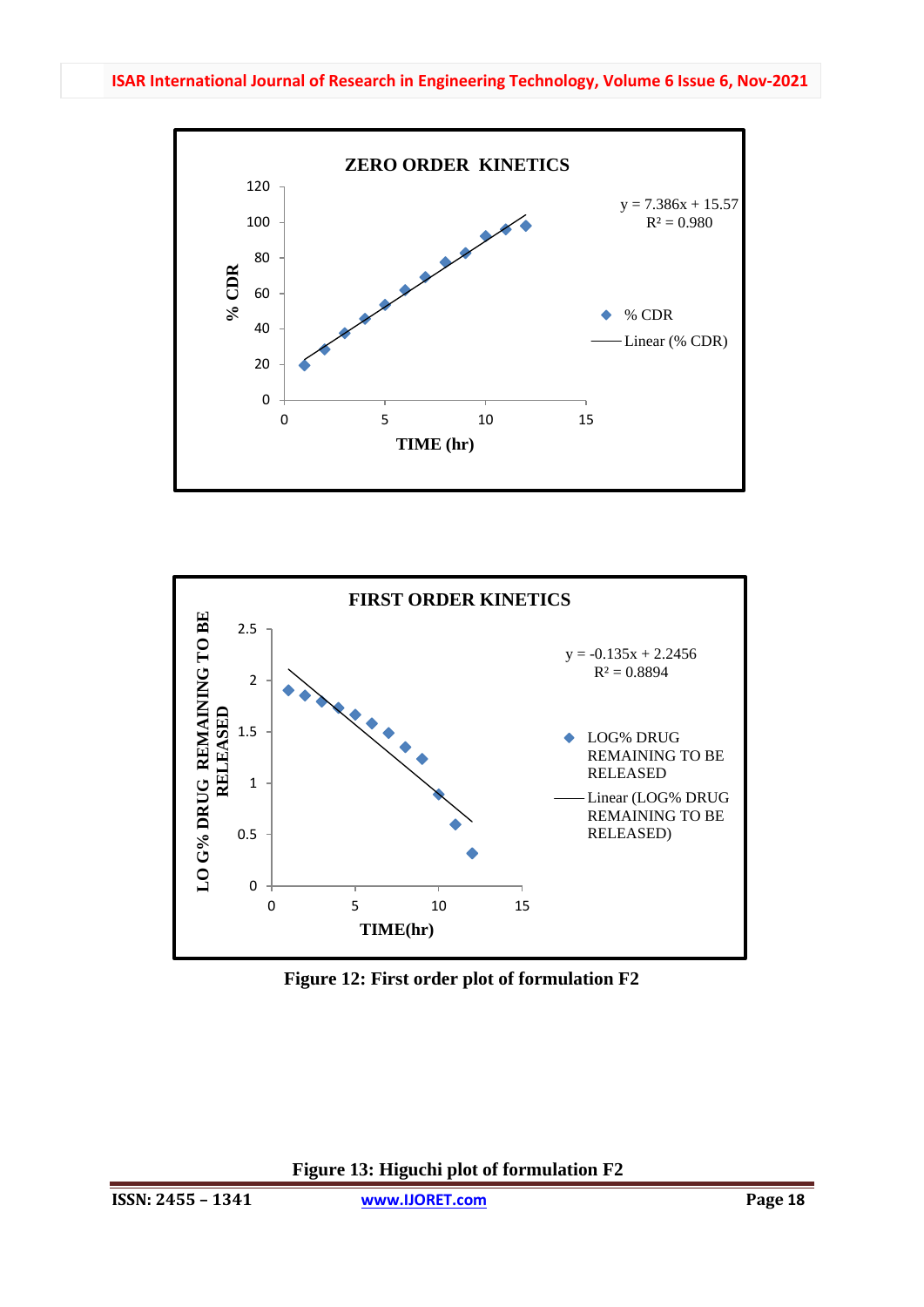





From the above graphs, it was concluded that the formulation F2 follow zero order kinetics.

The *in-vitro* drug release data as log % CDR versus time were fitted to Korsmeyer-Peppas equation in order to understand the mechanism by which Diclofenac was released from this formulation. The value of exponent 'n' was found to be 0.473 – 0.678. The Korsmeyer-Peppas model yields 'n' values >0.45 indicating that the diffusion mechanism from the formulation followed Non-Fickian (Anomalous) diffusion. The 'n' value of optimized formulation F2 was found to be 0.678 which indicated that the drug was released by zero order kinetics with anomalous (Non-Fickian) release.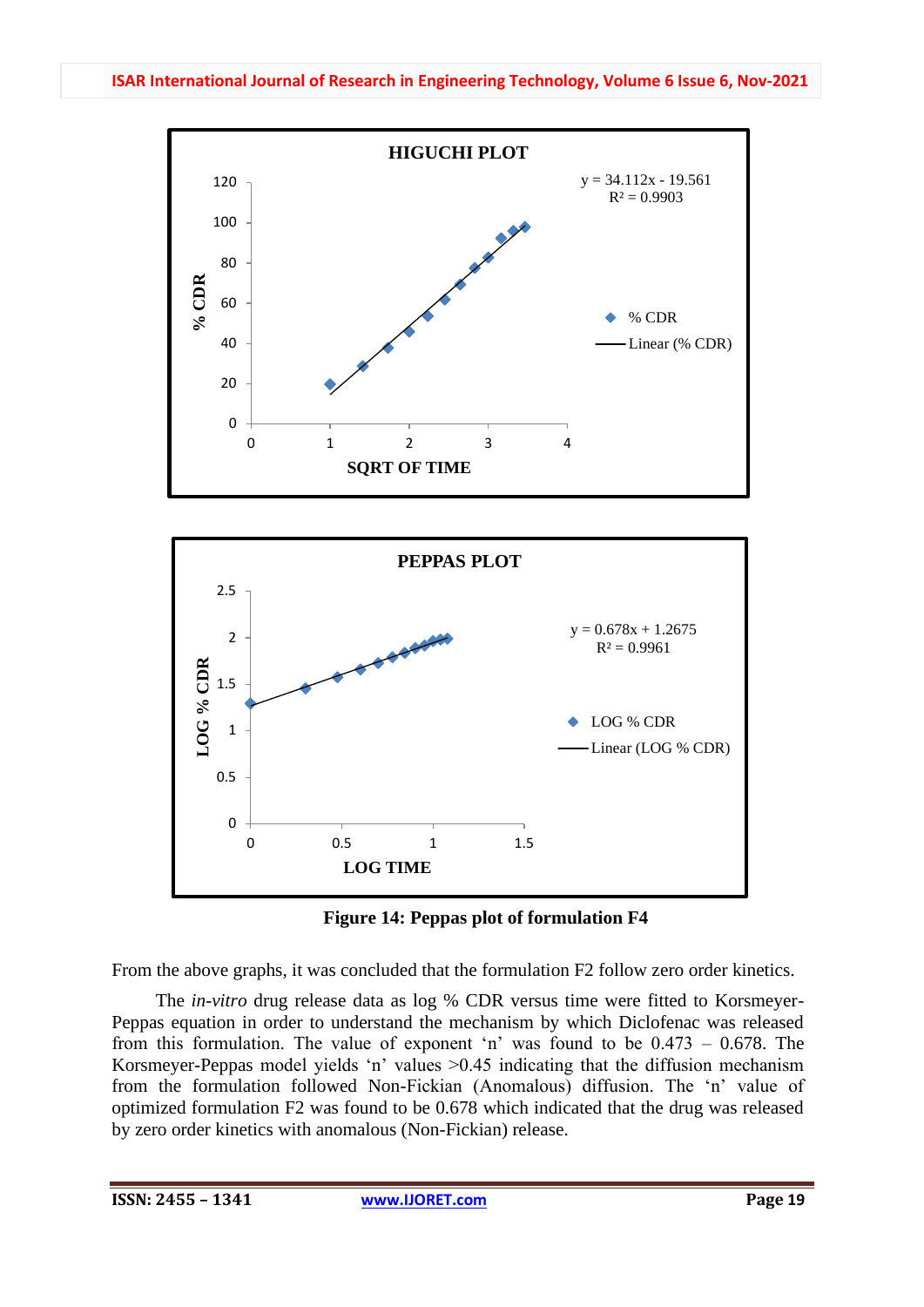### **Stability studies**

Stability studies were carried out on formulations F2 for a period of 3 month and comparison of the parameters before and after stability studies were represented in table 16.

|  |  |  | Table 16: Comparison of physical parameters before and after stability studies |  |  |  |
|--|--|--|--------------------------------------------------------------------------------|--|--|--|
|  |  |  |                                                                                |  |  |  |

| <b>PARAMETERS</b>                 | <b>BEFORE STABILITY</b><br><b>STUDIES</b> | <b>AFTER STABILITY</b><br><b>STUDIES</b><br>(1 MONTH) | <b>AFTER STABILITY</b><br><b>STUDIES</b><br>(3 MONTH) |
|-----------------------------------|-------------------------------------------|-------------------------------------------------------|-------------------------------------------------------|
| <b>Physical</b><br><b>Changes</b> | Off-white, Round,<br>Standard convex      | No changes                                            | No changes                                            |
| $%$ CDR                           | 97.92                                     | 97.90                                                 | 97.87                                                 |
| <b>Hardness</b>                   | 4.3                                       | 4.1                                                   | 4.0                                                   |
| % Drug<br><b>Content</b>          | 106.40                                    | 106.35                                                | 106.33                                                |

**Figure 15: Graphical representation of %CDR before and after stability studies**

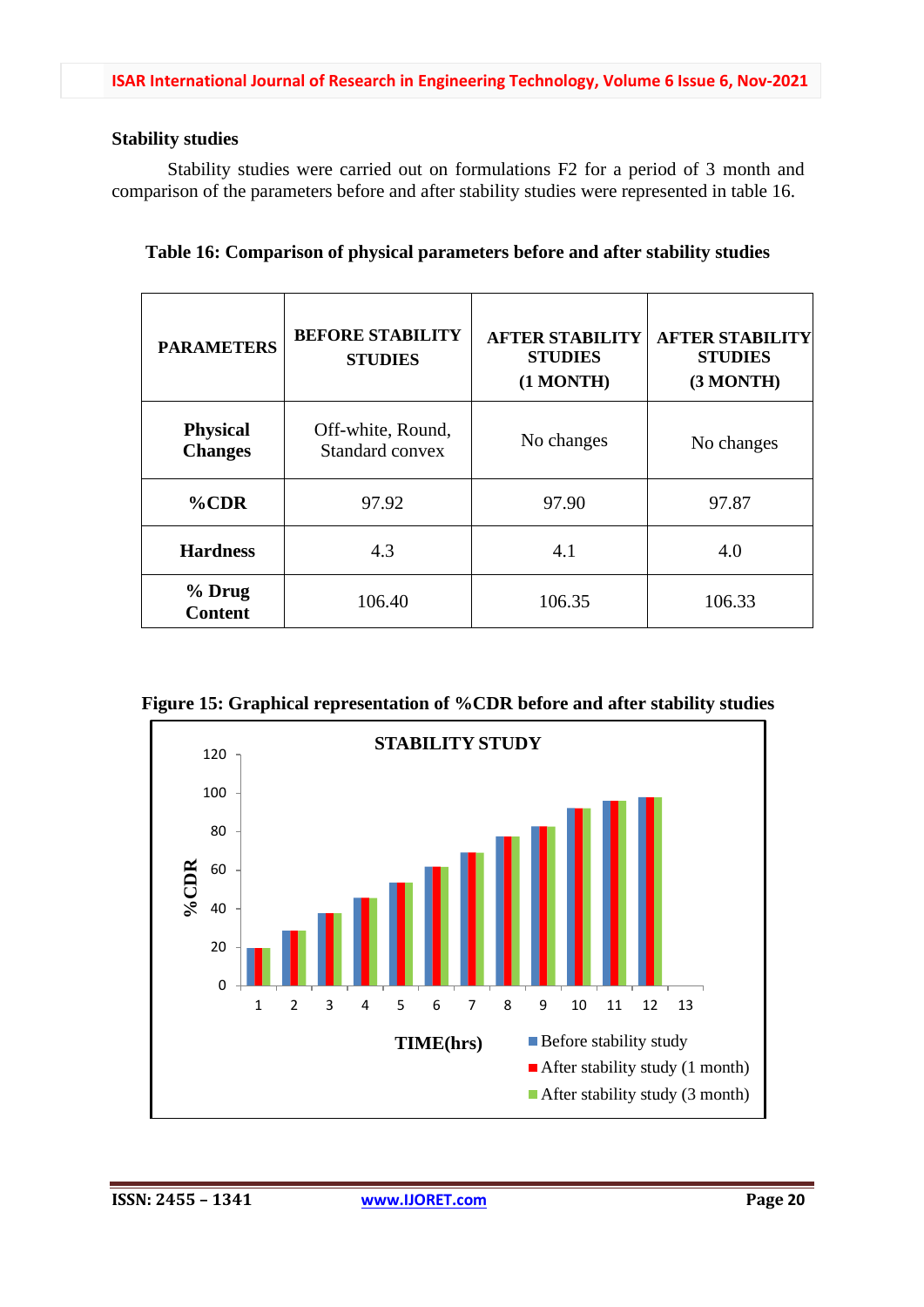The stability of the optimized formulation was known by performing stability studies for 3 month at accelerated conditions of  $40^{\circ}$ C  $\pm$  75 % RH. The formulation was found to be stable with no physical changes and also shows comparable results in hardness, % drug content and in-vitro drug release studies after the stability period. From the stability studies, it was confirmed that the formulation was stable.

### **DISCUSSION**

The results of the present study demonstrates that Chia seed powder have comparable effect with the synthetic polymer HPMC K100M and it has better efficiency in sustaining the drug release. So Chia seed powder was used as a substitute for HPMC K 100 at low cost. A total of six formulations were prepared by wet granulation technique using PVP 10% in alcohol as granulating agent. The Preformulation studies such as bulk density, tapped density, angle of repose and Carr's compressibility index demonstrates good flow property. The melting point of Diclofenac shows it was absolutely pure. Typical tablet defects, like capping, chipping & picking were not observed. Results of other physical evaluation were found to be within the acceptable limits. The drug content was also within the range specified in IP. Formulation was optimized on the basis of acceptable properties and *in-vitro* drug release. *In-vitro* drug release was performed using USP Type II apparatus at 50 rpm in 900 ml of phosphate buffer (pH 6.8) for 12hrs. Standard curve and withdrawal samples were analyzed in UV-VI spectrophotometry at 276 nm.

### **CONCLUSION**

The present study is meant to formulate matrix tablets of Diclofenac as sustained release tablets using Chia seed powder & the formulations were compared using HPMC at different concentration and thereby investigate sustained release behaviour of the fabricated tablets.It has been observed that Chia seed powder retarded the drug release up to 24 hours satisfactorily. The FTIR spectral data indicates there was no incompatibility between the drug and polymers. All the polymers are compatible with the drug .The drug release process involves anomalous transport (Non-Fickian) diffusion, as indicated by the n value for all the formulations were ranged from  $0.473$  to  $0.678$   $(0.43 < \pi < 0.85)$  in Korsmeyer's plot. The results of the present study demonstrated that Chia seed powder can be used as an appropriate matrix forming agent by wet granulation technique for sustained release of Diclofenac over a period of 12 hr by providing reduced dosing frequency and side effects with low cost.

### **REFERENCES**

- 1. Lekshmi Parvathy A.P, M.A. Kuriachan.Formulation and Evaluation of Sustained Release Matrix Tablet of Nifedipine using Natural Polymers. *International Journal of Pharmacy and Pharmaceutical Research*.2018; 13(1):18-42.
- 2. Smitha Raj R.S, Dr.Deepu.S, Prof.Dr.M.A.Kuriachan. Formulation and Evaluation of Swellable Matrix Tablet Using Emerging Excipient *Hibiscus Esculentus*.*International Journal of Research and Review*.2018; 5(8):63-77.
- *3.* N.G. Raghavendra Rao, K. Richard Prasanna Raj, B. Sanjeev Nayak. Review on Matrix Tablet as Sustained Release. *International Journal of Pharmaceutical Research And Allied Sciences*.2013;2(3):1-17